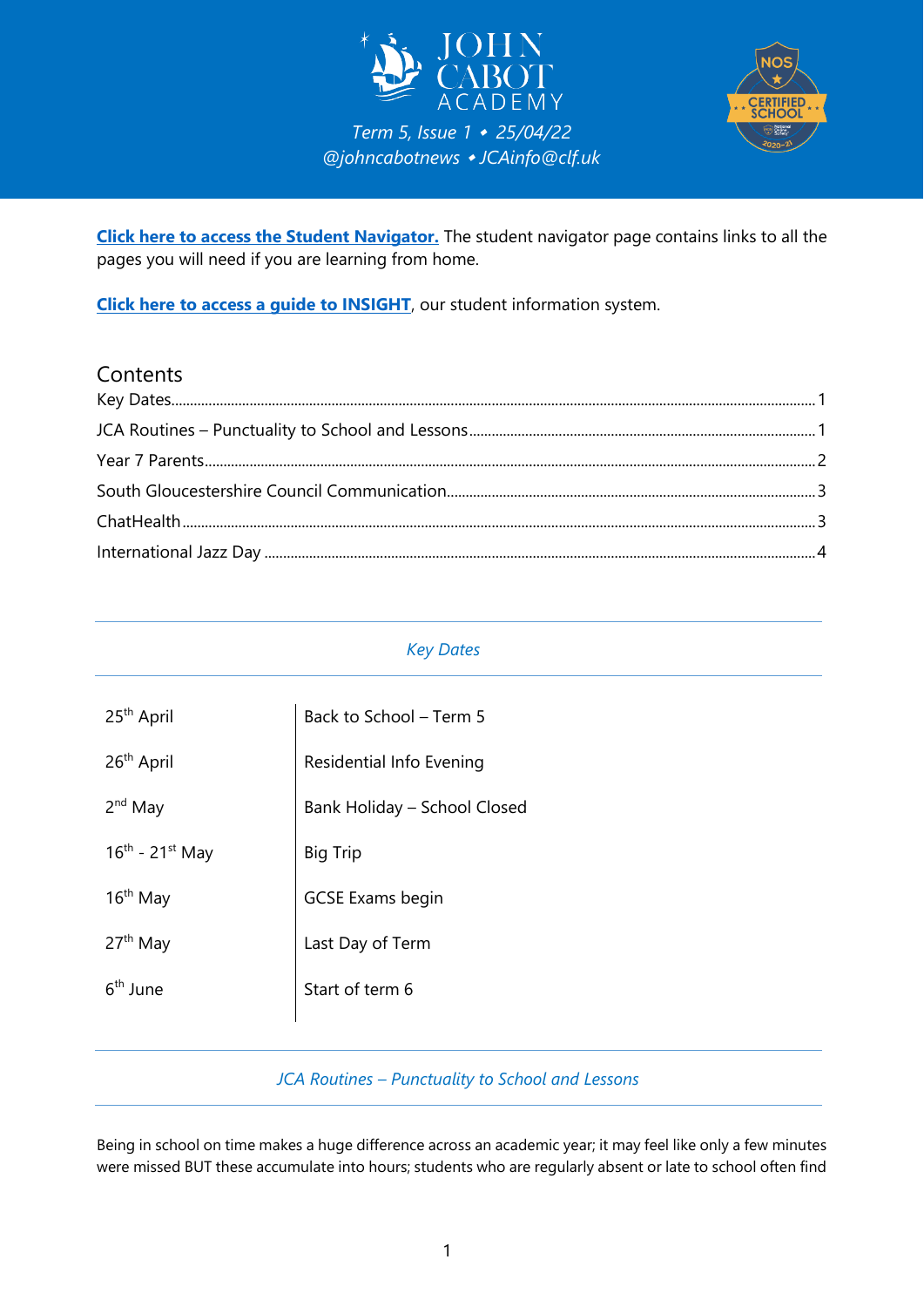



themselves performing a grade lower than their peers by the end of the year as they are unable to showcase their learning.

Term 5 will begin with a focus on punctuality (both to lessons and to school). Students should be in school by 8:35am as lessons begin at 8:40am.

| <b>Routine 3: Punctuality &amp; Registers</b> | <b>Period 1 to Tutor Time</b><br>Less than 5 minutes late<br>Take register within 5 minutes.<br>Mark L in register with minutes late. |
|-----------------------------------------------|---------------------------------------------------------------------------------------------------------------------------------------|
|                                               | More than 5 minutes late<br>Send to SLR*<br>Update register with a 1<br>Call home<br>*Unless they have a note on paper/SIMS           |

Students can arrive on school site from 08:20am and are expected to arrive to lessons on time for 08:40am. When a student arrives late to school they spend Periods 1 and 2 for years 7,8 and 9, P1 and break for year 10 and P1 for Year 11 in the Separated Learning Room (SLR). This is time missed in lessons and will have a tremendous effect on their learning.

Please be aware that from Term 5, any students arriving more than 5 minutes late will be expected to attend a 15 minute restorative meeting at the end of the day to discuss reason for lateness.

<span id="page-1-0"></span>Gemma Read **Vice Principal**

*Year 7 Parents*

In recent weeks, we have had a huge increase in year 7 students chewing gum and selling gum during the school day. Chewing gum is not allowed on site.

If students are found with chewing gum during lessons or social times, they can expect to have it confiscated from them and parents will be required to collect it from school. If students are found to be selling gum at school, they will receive an SLR sanction.

If students are chewing during lessons and refuse to put their gum in the bin, they can expect to receive a warning and potentially sent to the SLR if they continue to defy. Please can you discuss this with your child so they fully understand the rules.

Connie Dunnill **Year 7 Student Support Lead**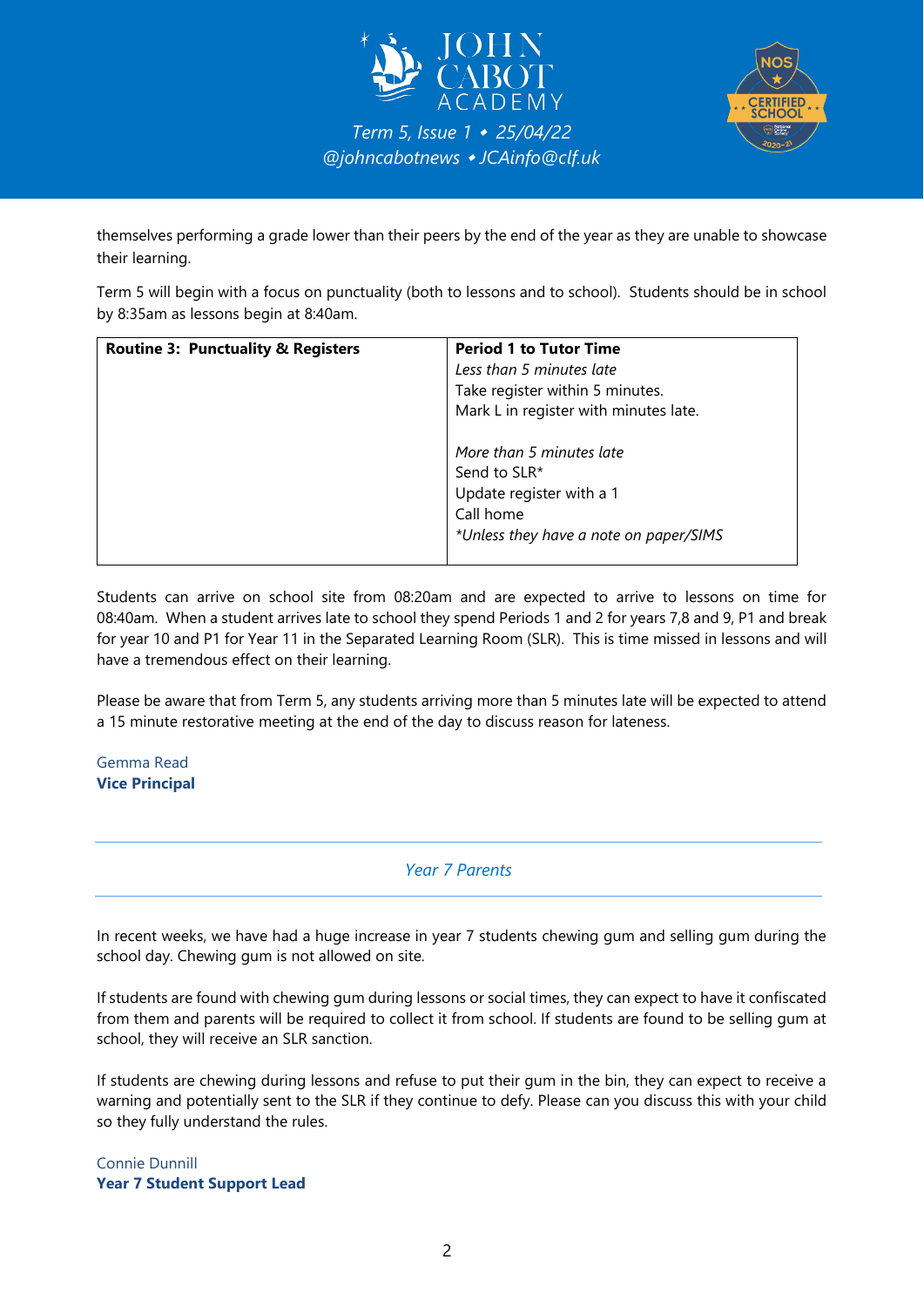



*South Gloucestershire Council Communication*

<span id="page-2-0"></span>Please click on the below link for a letter from the South Gloucestershire Council

<span id="page-2-1"></span>[https://johncabotacademy.clf.uk/wp-content/uploads/Communication-with-SouthGlos-Parents-and-](https://johncabotacademy.clf.uk/wp-content/uploads/Communication-with-SouthGlos-Parents-and-Carers.pdf)[Carers.pdf](https://johncabotacademy.clf.uk/wp-content/uploads/Communication-with-SouthGlos-Parents-and-Carers.pdf)

*ChatHealth*

A new confidential text messaging service is being launched on April 25<sup>th</sup> to enable students across Bristol, North Somerset and South Gloucestershire to contact School Nurses for support.

ChatHealth will enable students aged 11-19 to text a number and receive confidential advice on a range of topics including healthy eating, emotional health and wellbeing, smoking, drugs and sexual health. ChatHealth is being launched by the Community Children's Health Partnership, which is led by Sirona care & health and partners. The service is funded by local authorities and will complement the existing school nursing service.

The aim of the service is to reach more students, including those who may not feel comfortable discussing issues in face-to-face settings. It is an anonymous and confidential service although service users can be identified when young people are at risk of significant harm.

ChatHealth will be open Monday to Friday from 9am-5pm during term time and school holidays, excluding bank holidays. More details about the service will be released on April 25, including the phone number

N Laurence

Nikki Lawrence Head of Public Health Nursing for Sirona care & health

Company Reg. No: 07585003 | Sirona care & health, 2nd Floor, Kingswood Civic Centre High Street, Kingswood, Bristol, BS15 9TR